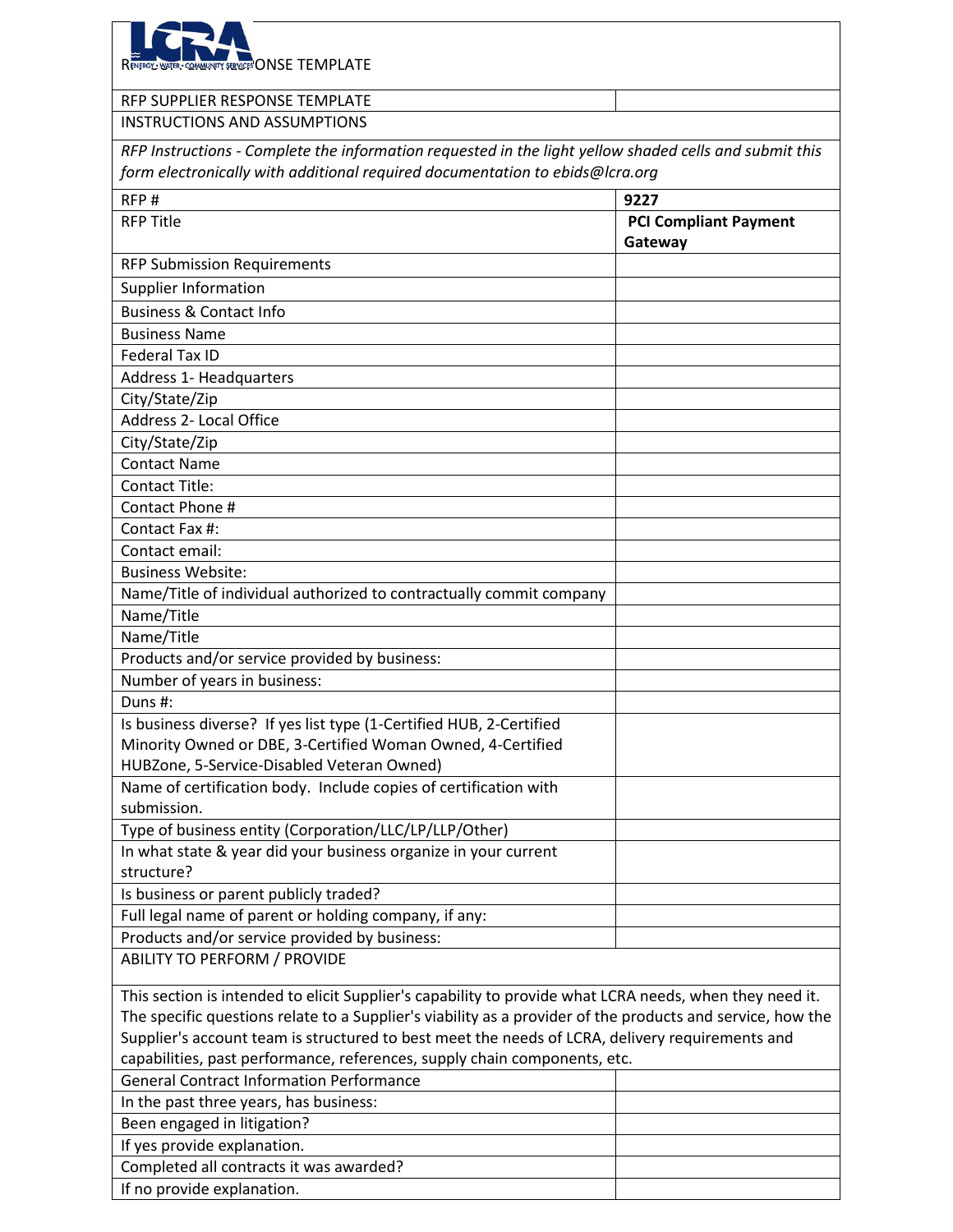| Defaulted on a contract?                                                                                                |                                          |
|-------------------------------------------------------------------------------------------------------------------------|------------------------------------------|
| If yes provide explanation.                                                                                             |                                          |
| Special Contract Information / Performance                                                                              |                                          |
| Type YES to declare that either (1) no delinquent corporate franchise                                                   |                                          |
| taxes are owed the State of Texas under Chapter 171, Tax Code or (2)                                                    |                                          |
| business is not subject to the corporate franchise tax in Texas.                                                        |                                          |
| References * Wholesale Utility Customers are preferred.                                                                 |                                          |
| Reference 1                                                                                                             |                                          |
| Reference Company                                                                                                       |                                          |
| Brief description of services at reference location.                                                                    |                                          |
| Contact person with knowledge of services                                                                               |                                          |
| Contact phone number                                                                                                    |                                          |
| Contact email:                                                                                                          |                                          |
| Date work was completed                                                                                                 |                                          |
| Reference 2                                                                                                             |                                          |
| Reference Company                                                                                                       |                                          |
| Brief description of services at reference location.                                                                    |                                          |
| Contact person with knowledge of services                                                                               |                                          |
| Contact phone number                                                                                                    |                                          |
| Contact email:                                                                                                          |                                          |
| Date work was completed                                                                                                 |                                          |
| <b>Business Performance Metrics</b>                                                                                     |                                          |
| <b>Business Performance</b>                                                                                             |                                          |
| Last Year's Revenue                                                                                                     |                                          |
| Last Year's Profit                                                                                                      |                                          |
| <b>Gross Profit Margin</b>                                                                                              |                                          |
| What is your company's credit rating?                                                                                   |                                          |
| Number of Employees                                                                                                     |                                          |
| Proposal Data                                                                                                           |                                          |
| <b>Schedule</b>                                                                                                         |                                          |
| If your company is selected as a potential supplier, are you in a                                                       |                                          |
| position to begin the implementation process in November 2014?                                                          |                                          |
| (Type Yes or No) - Include implementation schedule as a separate                                                        |                                          |
| document.                                                                                                               |                                          |
| <b>Minimum Requirements</b>                                                                                             |                                          |
|                                                                                                                         |                                          |
| Supplier must be able to provide the following at a minimum (See                                                        |                                          |
| SOW)                                                                                                                    | [Type Yes or No that your                |
| 1. Supplier must provide proof of PCI compliance.<br>2. Must be able to accept payments from Visa, MasterCard, Discover | company can provide all<br>items listed] |
| Card, Debit Cards, eChecks.                                                                                             |                                          |
| 3. Must be able to provide customers with One-time, Scheduled                                                           |                                          |
| and/or Re-occurring payment options.                                                                                    |                                          |
| 4. Supplier's gateway will interface with Chase Bank for ACH and                                                        |                                          |
| Chase Paymentech for cards.                                                                                             |                                          |
| 5. Supplier's platform must be up and running 24/7/365.                                                                 |                                          |
| 6. Supplier must be able to settle through Chase Paymentech for all                                                     |                                          |
| credit card transactions.                                                                                               |                                          |
| <b>Other Requirements</b>                                                                                               |                                          |
| 1. Advanced Utility Billing System Integration                                                                          |                                          |
| a. Supplier must accept balances and customer identification data                                                       |                                          |
| from the Advanced Utilities CIS Infinity System.                                                                        |                                          |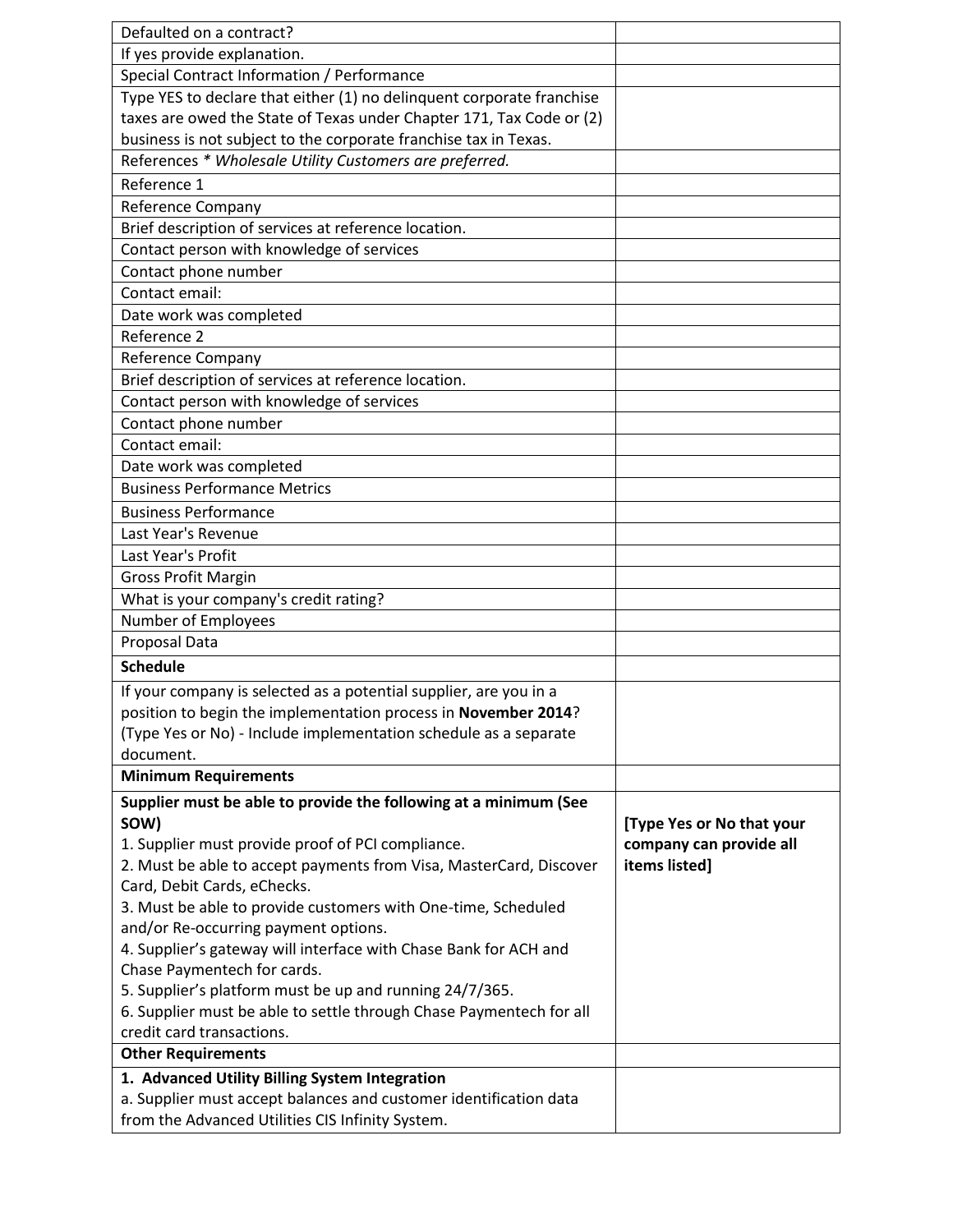| 2. Customer Log in and password                                                                            |  |
|------------------------------------------------------------------------------------------------------------|--|
| a. Supplier will provide secure controllable external customer log in.                                     |  |
| b. Supplier's Customer dashboard will be securely accessible by                                            |  |
| customers.                                                                                                 |  |
| c. Supplier's Agent dashboard will be securely accessible by                                               |  |
| authorized LCRA Agents.                                                                                    |  |
| d. Supplier will provide self service to customers to reset passwords.                                     |  |
| 3. Security Levels/Receipts                                                                                |  |
| a. Supplier's platform will provide multiple security levels (Admin,                                       |  |
| Managers (Finance, Customer Service, Collections, IT), Users.                                              |  |
| b. The security levels will have the flexibility to be set at granularly by                                |  |
| individual users.                                                                                          |  |
| c. Supplier's platform will provide multiple receipt methods (on-line,                                     |  |
|                                                                                                            |  |
| IVR, Mobile, Agent Assisted confirmations).                                                                |  |
| 4. Service                                                                                                 |  |
| a. Supplier will provide 24/7 Customer Service Support.                                                    |  |
| b. Supplier will provide 24/7 Technical Support for LCRA staff.                                            |  |
| c. Supplier will provide a dedicated account manager.                                                      |  |
| d. Supplier's platform will provide real time process for voiding                                          |  |
| payments. Payments will be able to be reversed in real time within                                         |  |
| the LCRA Authorized Agent's dashboard.                                                                     |  |
| e. If customizations are required to supplier's platform, they will be                                     |  |
| provided by the supplier.                                                                                  |  |
| 5. Bill Presentment & Payment                                                                              |  |
| a. Supplier's platform will include a Customer Dashboard whereby                                           |  |
| residents can see all payments for the period of 13 months.                                                |  |
| b. Supplier's platform will allow LCRA agents to view historical                                           |  |
| payments for 13 months via the Agent Dashboard.                                                            |  |
| c. Supplier's platform will provide the option for LCRA Authorized                                         |  |
|                                                                                                            |  |
| agents to insert historical information.                                                                   |  |
| d. Supplier's platform will provide instant payment notifications to                                       |  |
| customers (online, via IVR) at time of transaction.                                                        |  |
| <b>ISO/IT Requirements</b>                                                                                 |  |
| Supplier must provide an SSAE 16 Attestation or equivalent.                                                |  |
| <b>QUALITY</b>                                                                                             |  |
| This section is intended to elicit Supplier's quality related capabilities for gateway services, including |  |
| product integrity. For each of the following, please provide a brief explanation about your proposed       |  |
| solution.                                                                                                  |  |
|                                                                                                            |  |
| • Ease of Use - What customer self service options are available                                           |  |
| (example: password reset)?                                                                                 |  |
|                                                                                                            |  |
| • Installation/Implementation-What is your average                                                         |  |
| implemenation time for similar organizations?                                                              |  |
| • Reporting - Describe the type of useage reports you currently                                            |  |
| provide to similar type clients. Please attach a sample of these                                           |  |
| reports (include usage and other useful information).                                                      |  |
| • Flexibility - Solution should interface easily into our organization's                                   |  |
| existing IT environment. The solution should also be scalable so that                                      |  |
| it can be deployed across more locations and provide payment                                               |  |
| services for other areas of the organization. Please describe.                                             |  |
| Please describe your ability to add aditional modules to the customer                                      |  |
| portal.                                                                                                    |  |
| General                                                                                                    |  |
| Describe the performance indicators that you will use to measure                                           |  |
| customer satisfaction?                                                                                     |  |
|                                                                                                            |  |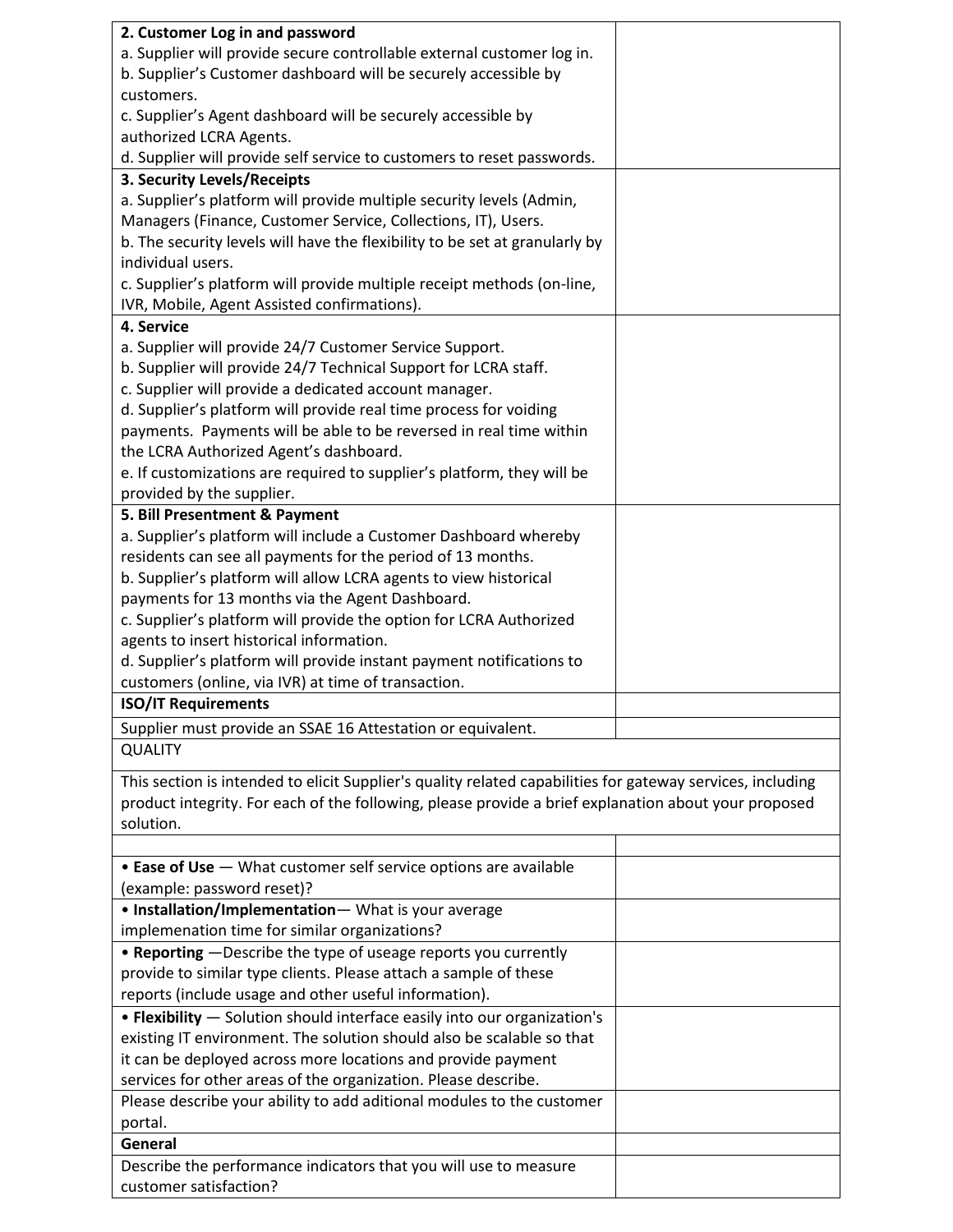| What is your Customer Satisfaction Guarantee?                                                         |                           |
|-------------------------------------------------------------------------------------------------------|---------------------------|
| <b>Quality Assurance/Control</b>                                                                      |                           |
| Describe your solution's quality control procedures and process?                                      |                           |
| Provide supported operating systems and browsers for customer and                                     |                           |
| administrative interfaces.                                                                            |                           |
| Describe any web service standards supported for transfer of data,                                    |                           |
| including encryption.                                                                                 |                           |
| <b>SERVICES</b>                                                                                       |                           |
|                                                                                                       |                           |
| This section relates to Supplier's capabilities to provide services. LCRA's strategic direction is to |                           |
| improve how these services are provided to its internal customers. LCRA's goal is to reduce costs     |                           |
| throughout the products lifecycle, resulting in a lower total cost of ownership.                      |                           |
| Implementation, Configuration and Roll-Out                                                            |                           |
| Describe the firm's process for implementation at the beginning of                                    |                           |
| the contract period. Identify your expected time line and a                                           |                           |
| description of all transition-related activities. Include any needs your                              |                           |
| firm has for assistance from LCRA staff.                                                              |                           |
| <b>Training</b>                                                                                       |                           |
| Describe training and training materials for all user roles and end-                                  |                           |
| users.                                                                                                |                           |
| Can the materials or courses be customized to train our own staff in a                                |                           |
| train the trainer model?                                                                              |                           |
| Describe what form the materials are in (e.g. web-based, on-line,                                     |                           |
|                                                                                                       |                           |
| $etc.$ ).                                                                                             |                           |
| <b>Service Level Agreement</b>                                                                        |                           |
| Describe your Standard Service Level Agreement (SLA)                                                  |                           |
| List response times for service calls. (Service Level Proposing for                                   |                           |
| LCRA)                                                                                                 |                           |
| Response time shall be guaranteed. Describe how response time is                                      |                           |
| guaranteed. (include applicable credits based on levels)                                              |                           |
| Please describe your methodology for calculating "credit" for non -                                   |                           |
| compliance.                                                                                           |                           |
| Provide information on problem resolution procedures and a cost                                       |                           |
| impact if any should the problem not be resolved within (hours                                        |                           |
| defined in the SLA).                                                                                  |                           |
| <b>Support</b>                                                                                        |                           |
| Will a dedicated Account Executive/Representative be assigned to                                      |                           |
| LCRA?                                                                                                 |                           |
| Will employees of your company provide technical service, or will a                                   |                           |
| 3rd party supplier provide them?                                                                      |                           |
| Are both telephone and web support available? Explain the methods                                     |                           |
| and options of communication for support calls.                                                       |                           |
| What are your hours of support?                                                                       |                           |
| Briefly describe after hours and weekend support?                                                     |                           |
| Describe how reported issues are escalated?                                                           |                           |
| Provide an estimate of the turnaround times for system fixes.                                         |                           |
| COST                                                                                                  |                           |
|                                                                                                       |                           |
|                                                                                                       | <b>Complete Exhibit A</b> |
|                                                                                                       | (Separate Tab)            |
| Payment terms                                                                                         |                           |
| LCRA standard policy is Net 30. Please provide any payment                                            |                           |
| discounts.                                                                                            |                           |
| <b>INNOVATION</b>                                                                                     |                           |
| Innovation                                                                                            |                           |
|                                                                                                       |                           |